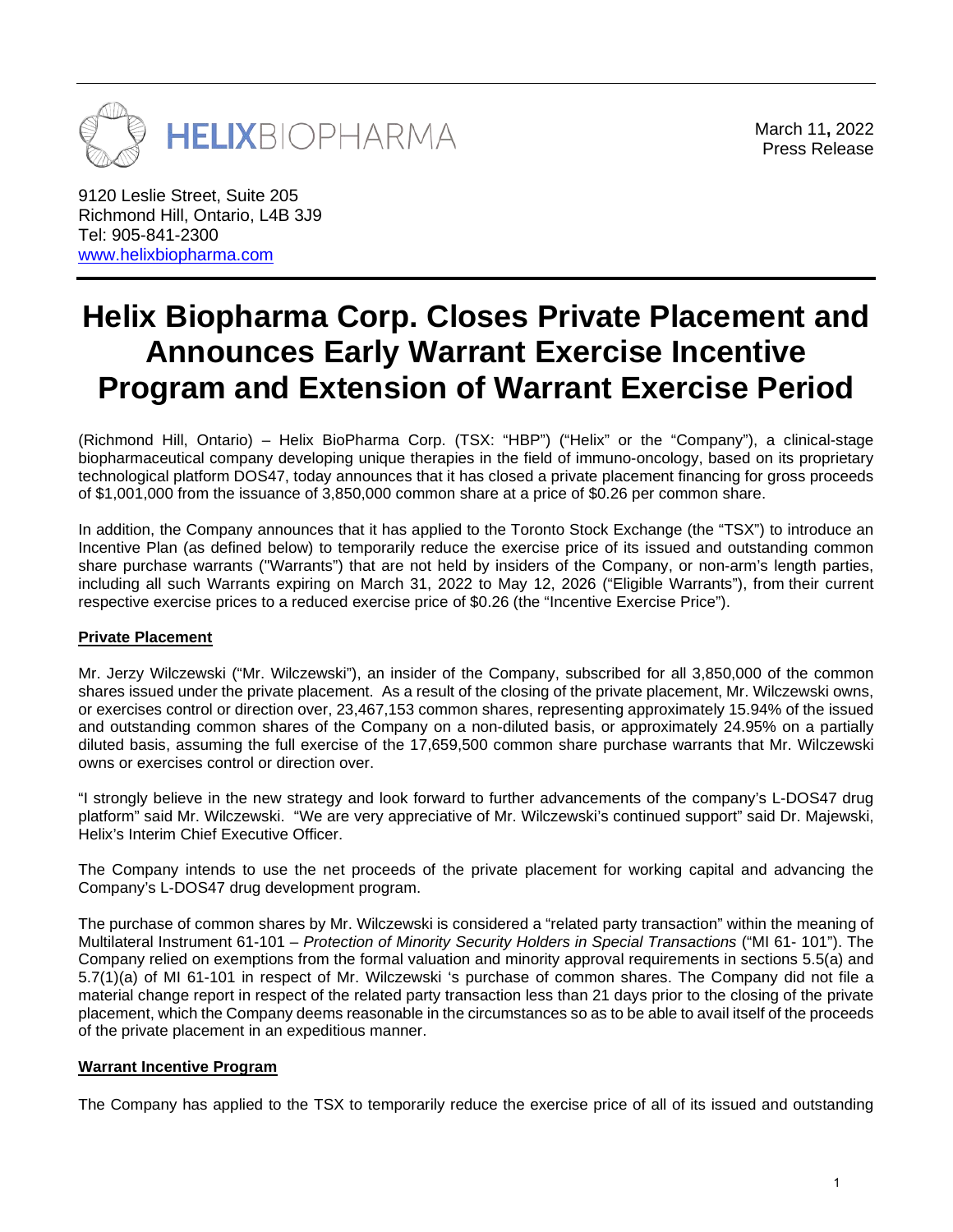Eligible Warrants, being those Warrants that are not held by insiders of the Company or non-arm's length parties, including all such Warrants expiring on March 31, 2022 to May 12, 2026, from their current respective exercise prices ranging from \$0.70 to \$1.98 to a reduced Incentive Exercise Price of \$0.26 as an incentive (the "Incentive Program") to the holders of Eligible Warrants to exercise such Eligible Warrants over a limited period commencing on March 28, 2022 until April 28, 2022 (the "Early Exercise Period"). The implementation of the Incentive Program is subject to the approval of the TSX.

Proceeds received by the Company from the exercise of Eligible Warrants, if any, will be used for working capital and advancing the Company's L-DOS47 drug development program. The terms and conditions of the Incentive Program and the method of exercising Eligible Warrants pursuant to the Program will be set forth in a letter which will be delivered to each holder of Eligible Warrants at their registered address. New certificates representing the Eligible Warrants will not be issued in connection with the Incentive Program.

The Eligible Warrants include an aggregate of 49,806,469 warrants that if exercised at the Incentive Exercise Price will result in the Company receiving gross proceeds of up to \$12,949,682 There can be no assurances as to the number of Eligible Warrants that will be exercised under the Incentive Program or if any Eligible Warrants will be exercised under the Incentive Program at all.

The dates of each private placement under which the Eligible Warrants were issued, the original issue price of the units of which the Eligible Warrants formed a part of, the total number of Eligible Warrants, the original exercise price of the Eligible Warrants, the current expiry dates of the Warrants and the proposed Incentive Exercise Price of the Eligible Warrants are as follows:

| <b>Date of Distribution</b> | <b>Issue Price of</b><br>Units (if<br>applicable)<br>under<br><b>Private</b> | <b>Eligible</b><br><b>Warrants</b><br>$($ # $)$ | <b>Current</b><br><b>Expiry Date of</b><br><b>Warrants</b> | <b>Current</b><br><b>Exercise</b><br><b>Price</b><br>$($ \$) | <b>Incentive Exercise</b><br><b>Price</b> |
|-----------------------------|------------------------------------------------------------------------------|-------------------------------------------------|------------------------------------------------------------|--------------------------------------------------------------|-------------------------------------------|
| July 10, 2014               | \$1.60                                                                       | 2,935,500                                       | July 9, 2023                                               | \$2.24                                                       | April 28, 2022                            |
| April 1, 2015               | \$1.10                                                                       | 3,680,000                                       | March 31, 2022                                             | \$1.54                                                       | April 28, 2022                            |
| April 29, 2015              | \$1.10                                                                       | 1,003,500                                       | April 28, 2022                                             | \$1.54                                                       | April 28, 2022                            |
| April 27, 2016              | \$1.50                                                                       | 2,837,000                                       | April 26, 2023                                             | \$1.98                                                       | April 28, 2022                            |
| July 29, 2016               | \$1.46                                                                       | 1,250,000                                       | July 28, 2023                                              | \$1.82                                                       | April 28, 2022                            |
| August 18, 2016             | \$1.54                                                                       | 644,675                                         | August 17, 2023                                            | \$1.92                                                       | April 28, 2022                            |
| December 29, 2016           | \$1.20                                                                       | 1,313,000                                       | December 28, 2023                                          | \$1.50                                                       | April 28, 2022                            |
| December 30, 2016           | \$1.20                                                                       | 207,000                                         | December 29, 2023                                          | \$1.50                                                       | April 28, 2022                            |
| April 27, 2017              | \$1.20                                                                       | 683,300                                         | April 26, 2022                                             | \$1.50                                                       | April 28, 2022                            |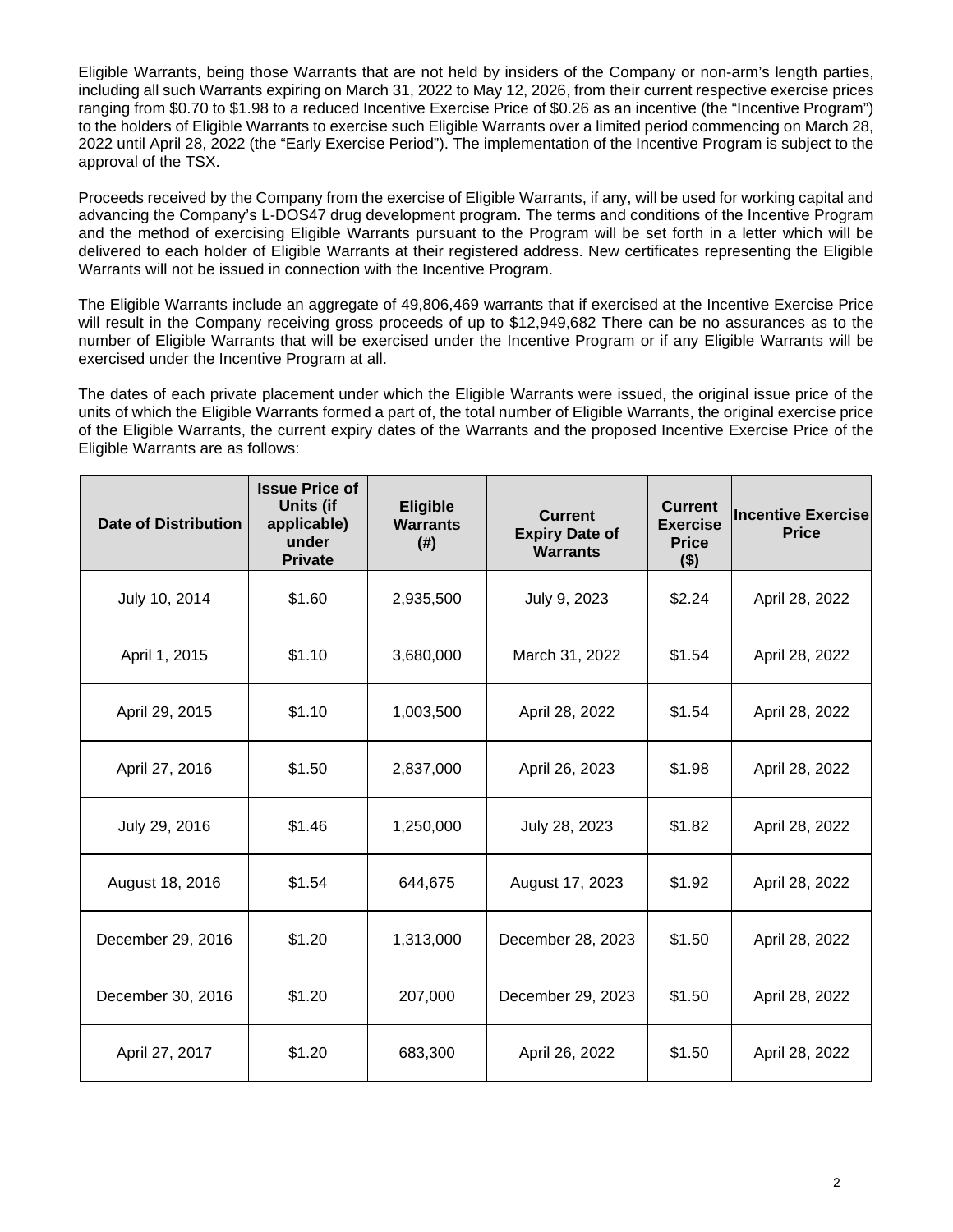| June 7, 2017       | \$1.20 | 2,433,500 | June 6, 2022      | \$1.50 | April 28, 2022 |
|--------------------|--------|-----------|-------------------|--------|----------------|
| August 31, 2017    | \$1.20 | 1,092,500 | August 30, 2022   | \$1.50 | April 28, 2022 |
| October 19, 2017   | \$1.20 | 3,258,000 | October 18, 2022  | \$1.50 | April 28, 2022 |
| December 22, 2017  | \$1.20 | 625,500   | December 21, 2022 | \$1.50 | April 28, 2022 |
| April 30, 2018     | \$1.20 | 254,500   | April 29, 2023    | \$1.50 | April 28, 2022 |
| June 7, 2018       | \$1.20 | 1,284,000 | June 6, 2023      | \$1.50 | April 28, 2022 |
| July 9, 2018       | \$1.20 | 333,500   | July 8, 2023      | \$1.50 | April 28, 2022 |
| August 8, 2018     | \$1.20 | 682,000   | August 7, 2023    | \$1.50 | April 28, 2022 |
| September 10, 2018 | \$1.20 | 380,000   | September 9, 2023 | \$1.50 | April 28, 2022 |
| October 30, 2018   | \$1.20 | 285,000   | October 29, 2023  | \$1.50 | April 28, 2022 |
| December 6, 2018   | \$1.20 | 726,000   | December 5, 2023  | \$1.50 | April 28, 2022 |
| December 20, 2018  | \$1.20 | 285,000   | December 19, 2023 | \$1.50 | April 28, 2022 |
| December 28, 2018  | \$1.20 | 290,000   | December 27, 2023 | \$1.50 | April 28, 2022 |
| March 15, 2019     | \$0.51 | 1,195,000 | March 14, 2024    | \$0.72 | April 28, 2022 |
| April 18, 2019     | \$0.51 | 1,992,922 | April 17, 2024    | \$0.72 | April 28, 2022 |
| April 29, 2019     | \$0.51 | 1,000,000 | April 28, 2024    | \$0.72 | April 28, 2022 |
| May 29, 2019       | \$0.51 | 996,000   | May 28, 2024      | \$0.72 | April 28, 2022 |
| January 13, 2020   | \$0.30 | 2,940,000 | January 12, 2025  | \$1.43 | April 28, 2022 |
|                    |        |           |                   |        |                |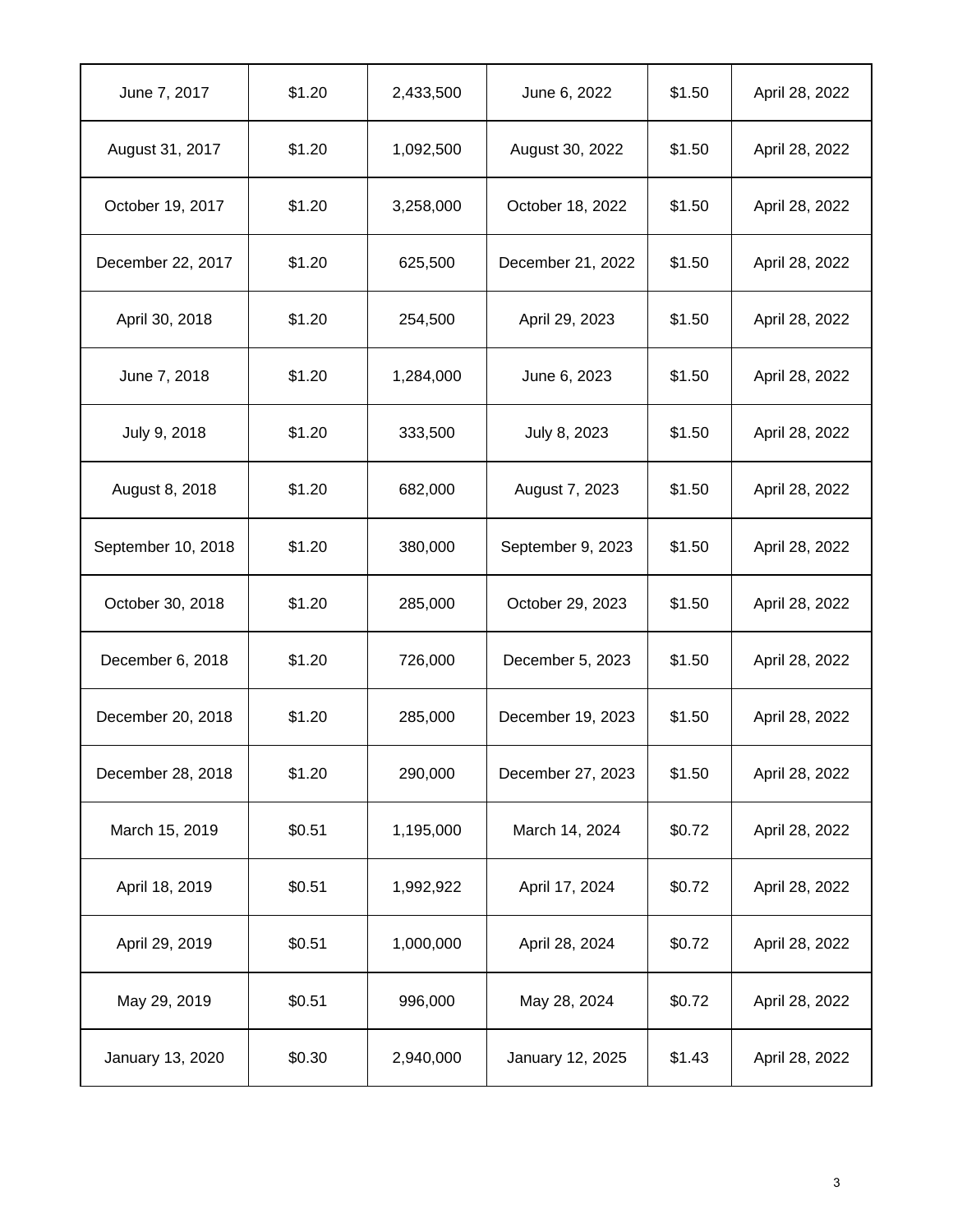| March 12, 2020    | \$1.0332                                                              | 5,042,016 | March 11, 2025    | \$1.67 | April 28, 2022 |
|-------------------|-----------------------------------------------------------------------|-----------|-------------------|--------|----------------|
| December 4, 2020  | \$0.50                                                                | 2,200,000 | December 3, 2025  | \$0.70 | April 28, 2022 |
| December 30, 2020 | \$0.50                                                                | 6,000,000 | December 29, 2025 | \$0.70 | April 28, 2022 |
| May 13, 2021      | Issued upon<br>closing of a<br>\$3,500,000<br>convertible<br>security | 1,957,056 | May 12, 2026      | \$1.03 | April 28, 2022 |

In connection with the proposed adoption of the Incentive Program, the Company also announces that it is extending the exercise period of a total of 3,680,000 Warrants (the "Extended Warrants"), all of which are held by arm's length parties, until April 28, 2022 (the "Warrant Extension"). The Extended Warrants were issued pursuant to a private placement of the Company that closed in April 2015, have a current exercise price of \$1.54 (prior to the contemplated adjustment pursuant to the Incentive Program) and an expiry date of March 31, 2022 and represent approximately 2.55% of the Company's issued and outstanding Common Shares. The expiry date of the Extended Warrants is being extended in order to provide the holders of such Warrants with the opportunity to exercise their Extended Warrants pursuant to the terms of the Incentive Program. The Warrant Extension is subject to the approval of the TSX.

## **About Helix BioPharma Corp.**

Helix BioPharma Corp. is a clinical-stage biopharmaceutical company developing unique therapies in the field of immune-oncology for the prevention and treatment of cancer based on our proprietary technological platform DOS47. Helix is listed on the TSX under the symbol "HBP".

### **For more information, please contact:**

Helix BioPharma Corp. 9120 Leslie Street, Suite 205 Richmond Hill, Ontario, L4B 3J9 Tel: 905-841-2300 x 233 Frank Michalargias, Chief Financial Officer [ir@helixbiopharma.com](mailto:ir@helixbiopharma.com)

### *Forward-Looking Statements and Risks and Uncertainties*

*This news release contains forward-looking statements and information (collectively, "forward-looking statements") within the meaning of applicable Canadian securities laws. Forward-looking statements are statements and information that are not historical facts but instead include financial projections and estimates, statements regarding plans, goals, objectives, intentions and expectations with respect to the Company's future business, operations, research and development, including the Company's activities relating to DOS47, and statements*  regarding the Company's belief that it is positioned as a leader in addressing newer treatment avenues for cancer, the belief that the *Company's recent actions will provide opportunities to de-risk the Company's clinical program and enhance value of the Company's platform and assets, expectations regarding dialogue with market leaders, expectations regarding the enhancement of clinical program*  design, expectations regarding the timing of clinical trials and the results of such trials, and statements regarding the identification and appointment of a permanent Chief Executive Officer. Forward-looking statements can further be identified by the use of forward-looking *terminology such as "ongoing", "estimates", "expects", or the negative thereof or any other variations thereon or comparable terminology referring to future events or results, or that events or conditions "will", "may", "could", or "should" occur or be achieved, or comparable terminology referring to future events or results.*

*Forward-looking statements are statements about the future and are inherently uncertain, and are necessarily based upon a number of estimates and assumptions that are also uncertain. Although the Company believes that the expectations reflected in such forwardlooking statements are reasonable, such statements involve risks and uncertainties, and undue reliance should not be placed on such statements. Forward-looking statements, including financial outlooks, are intended to provide information about management's current plans and expectations regarding future operations, including without limitation, future financing requirements, and may not be appropriate*